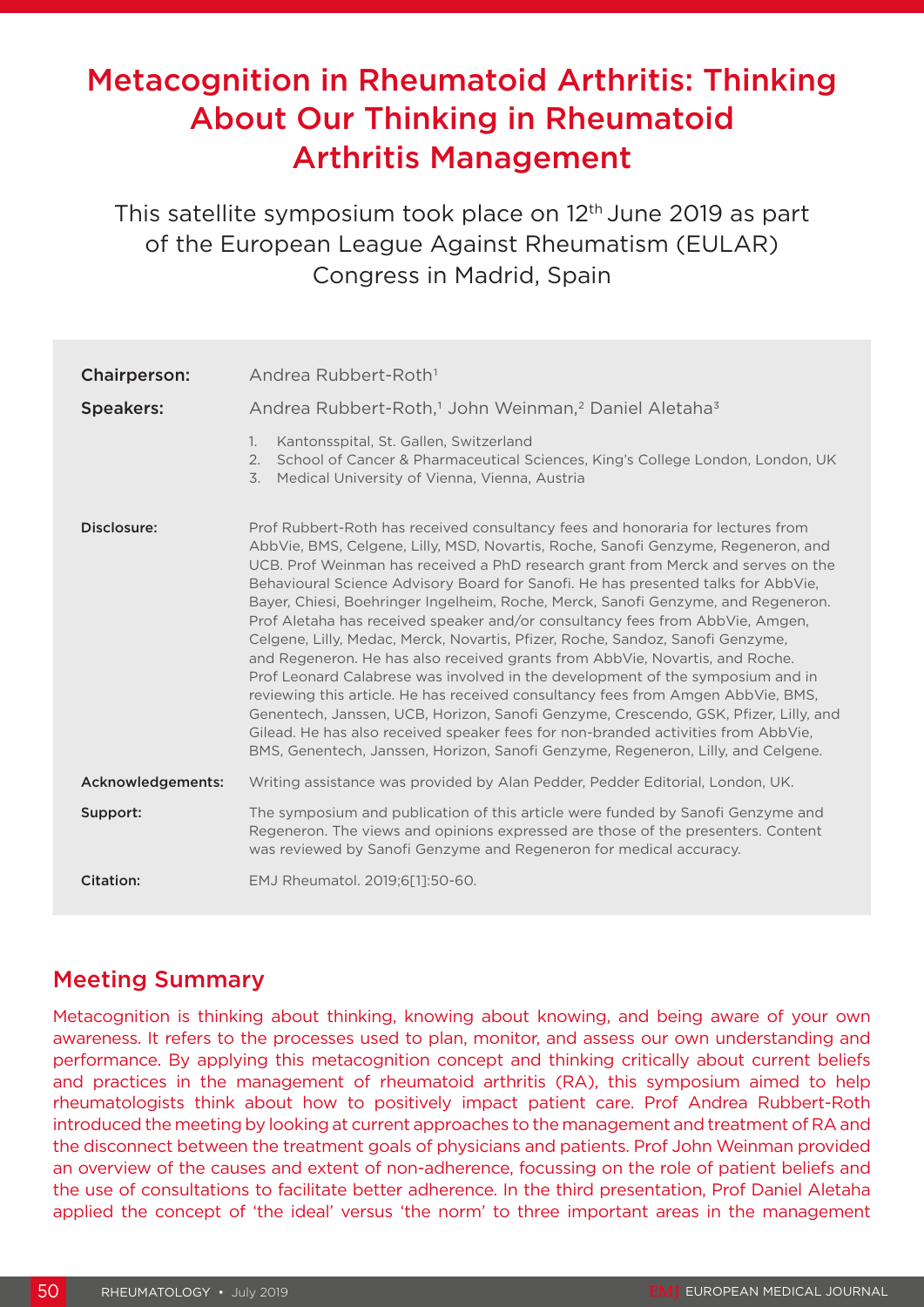of RA: how we define remission, how we measure remission, and the minimally clinically important difference (MCID) in treatment outcomes as perceived by the patient. Prof Rubbert-Roth followed up with a review of the data on cycling or switching between different classes of biologic treatment and the use of patient characteristics and, eventually, biomarkers to guide the preference of clinicians for drugs targeting tumour necrosis factor (TNF) or other targets with overlapping but distinct signalling pathways, such as IL-6. Finally, Prof Weinman discussed the holistic care and treatment of patients with RA, emphasising the need for an empathic and collaborative approach to patient care.

## Is it Possible to Achieve Better Disease Control in Rheumatoid Arthritis?

### Professor Andrea Rubbert-Roth on behalf of Professor Leonard Calabrese

Since the 1990s, outcomes for patients with RA have steadily improved over time, with the treatment target for patients evolving from symptomatic relief, to prevention of damage and disability, and finally towards disease remission.<sup>1,2</sup> These improvements in outcomes have occurred alongside advances in therapy and collaborative goal setting between rheumatologist and patient. Indeed, the rheumatology field may seem very fortunate, with a broad range of treatments and an established treat-to-target strategy that has transformed clinical remission from a long shot into an achievable target. In reality, only 30–40% of patients achieve clinical remission and for many patients their disease remains uncontrolled.<sup>3</sup> In patients who respond inadequately to methotrexate and/or a firstline TNF inhibitor (TNFi), residual inflammation remains an important issue irrespective of subsequent treatment and represents a major unmet need (Figure  $1$ ).<sup>1</sup>

The therapeutic options for RA will continue to expand, with cytokine and signal transduction targets remaining the predominant focus of drug development,4 but what else can rheumatologists do with what they already have? Could thinking differently about current thinking and practices in RA management offer another route to achieving better disease control, building upon past successes in managing this disease? Prof Rubbert-Roth believes a good starting point is to examine the disconnect between patient and physician perceptions of treatment goals and exploring ways to overcome this in clinical practice. Physicians have been taught that by achieving disease remission they can ultimately stop the development of radiographic progression, reduce physical disability, and have a positive impact on mortality.5-7 However, the most important aspects of care from the patient's perspective are control of pain and fatigue and maintenance of physical function and health-related quality of life.<sup>6-10</sup>

During the course of a typical day, a patient with RA may experience a range of negative aspects of their disease that physicians may not necessarily be aware of, or may not directly address with the patient; for example, many patients with RA experience anxiety and depression, reduced sexual functioning, and may be limited in their work and social participation.6,11,12 The disconnect is clear when comparing the factors that drive patients' and physicians' global assessment scores. From the patient side, pain is the principal driving factor, whereas physicians may place more emphasis on number of swollen joints.13 This presents a scenario wherein the disease is well controlled in terms of inflammation, satisfying the physician, but the patient may still have residual pain and fatigue, and not be completely satisfied with their care. This amounts to an unmet medical need from the patient's perspective.

In the context of treatment goals in RA, patients want their pain to be completely resolved, not just reduced, and to be able to do the activities they enjoy.14 Good QoL is paramount. Physicians, on the other hand, aim for no or very low levels of inflammation, no accrual of joint destruction, and no drug-related side effects, with QoL as a secondary concern.<sup>15</sup> This suggests that good communication and greater collaboration between patients and physicians could positively impact the management of RA. Treating an inflammation-based target is undoubtedly important, but not good enough.15-18 A dual target strategy, a treat-to-target approach that takes into account of collaborative goal setting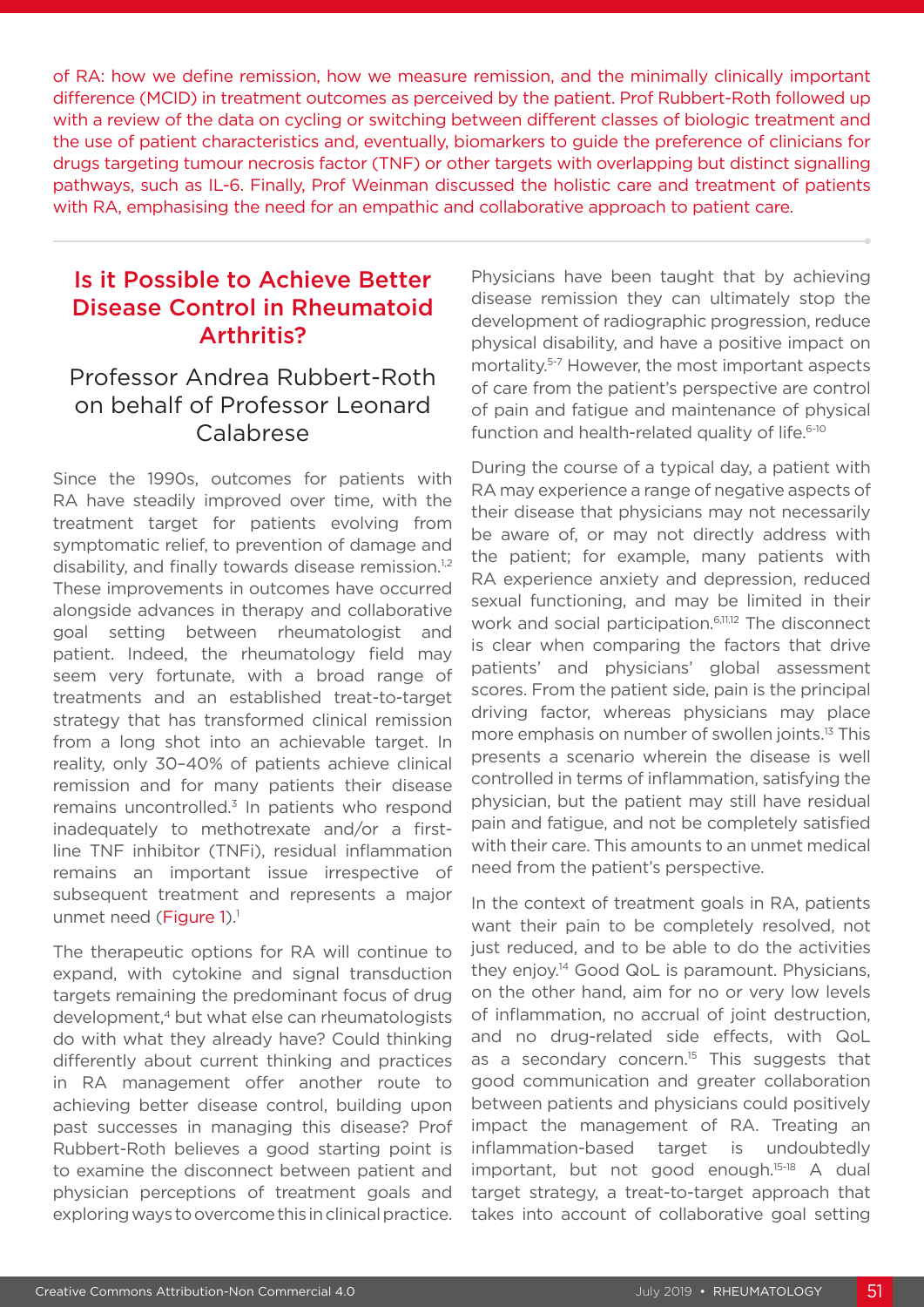between physicians and patient, offers a way forward, in which the patient's personal goals are also targeted through shared decision-making.19 For example, patient-perceived remission may include such goals as absence or reduction of symptoms, decreased daily impact of their condition, and a feeling of returning to normal.20 Prof Rubbert-Roth concluded by identifying gaps where changes could be made to positively impact the care of patients living with RA. The majority of these focussed on the patient physician interaction, emphasising the importance of collaboration, empathic communication, shared decision-making, identifying and managing patient concerns, considering their beliefs and adherence, and taking a whole-patient approach to their care. Through these collective actions, rheumatologists can provide a truly optimal, tailored treatment that meets therapeutic targets, including comorbidities and patient-reported outcomes (PRO).<sup>15</sup>

## The Role of Patient Beliefs in Rheumatoid Arthritis Adherence and Therapy Optimisation

#### Professor John Weinman

Adherence has long been discussed as a public health issue but its impact is not routinely assessed in clinical practice and is often underestimated.<sup>21,22</sup> A 2018 working paper published by the Organisation for Economic Co-operation and Development (OECD) concluded that poor adherence is "a major public health problem", contributing to 200,000 early deaths annually in Europe, with an estimated cost of  $\epsilon$ 125 billion.<sup>22</sup>



#### Figure 1: Patients fulfilling ACR criteria by prior RA treatment

Adapted with permission from Springer Nature Customer Service Centre GmbH: Springer Nature, Nat Rev Rheumatol. Rheumatoid arthritis therapy reappraisal: strategies, opportunities and challenges, Smolen JS and Aletaha D, Copyright (2015).<sup>1</sup>

ACR: American College of Rheumatology; MTX: methotrexate; ND: not done; TNF: tumour necrosis factor.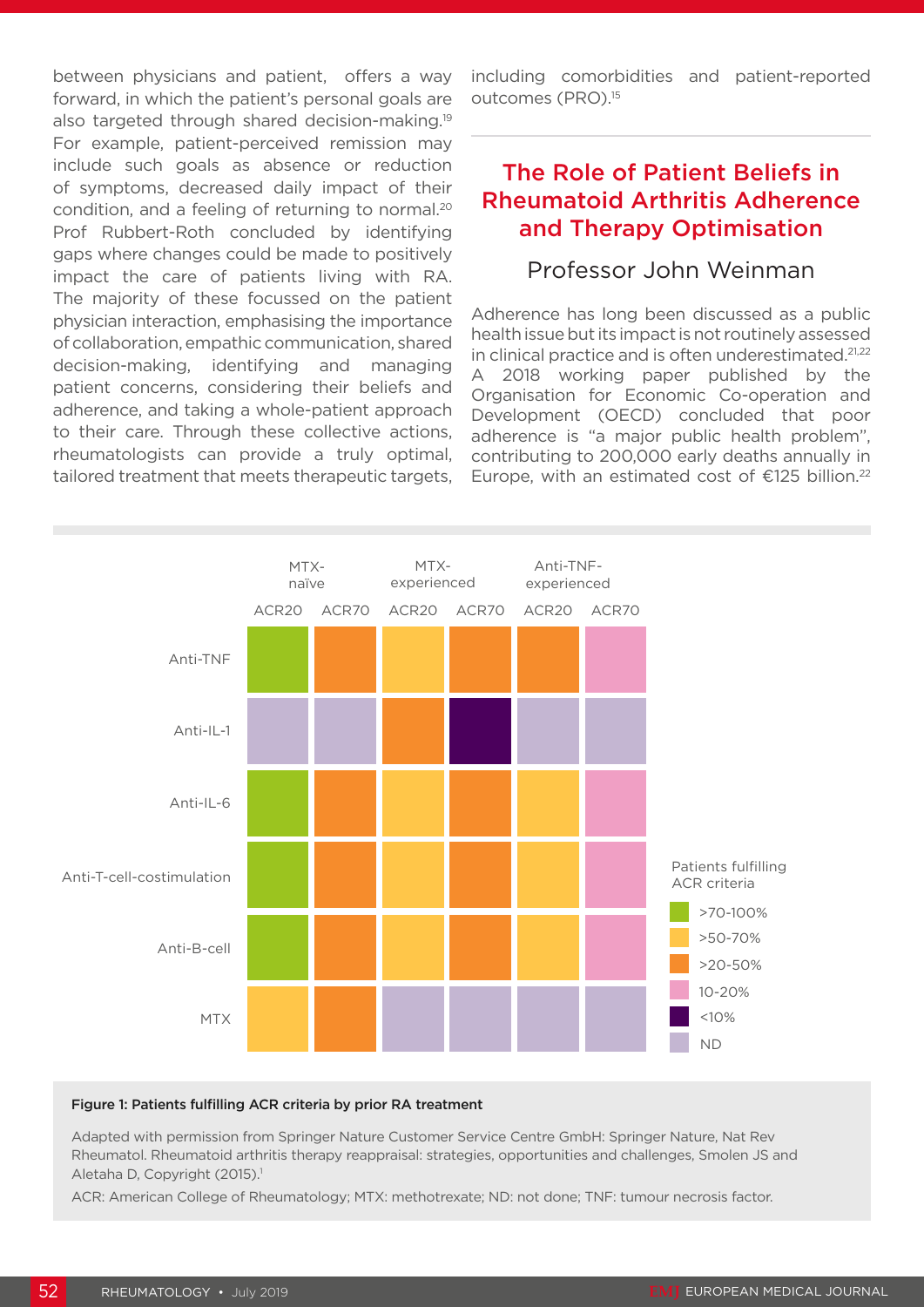Reasons for this include a lack of awareness among practicing physicians and unwillingness to take ownership of the problem.<sup>22,23</sup>

Adherence can be separated into three distinct phases: uptake, implementation (how patients integrate the treatment into their lives), and persistence (how long patients stay on treatment).24 In patients with chronic metabolic diseases, up to 31% never start their prescribed treatment ('primary non-adherence'). Of those who do start treatment, only 50–70% are regularly adherent and less than half persist on treatment for 2 years.<sup>22</sup> Reported rates of non-adherence vary considerably in RA, partly due to differences in study methodology.25 In a systematic review of 52 studies, as many as two-thirds of patients stopped biologic treatment within 1 year, with overall adherence of 41–81%.25 Evidence shows that the impact of non-adherence in RA manifests not only in increased costs of healthcare but also in a clear effect on remission, likely falling short of patients' personal goals.26,27 Non-adherent patients are only half as likely to achieve remission, and take twice as long, as patients who take treatment as directed.<sup>27</sup>

To determine the reasons for non-adherence, it is necessary to look not only at the drivers of patient behaviour, but also at the contribution of physicians and healthcare systems. A convenient way to look at drivers of patient behaviour is to apply a Capability, Opportunity and Motivation (COM-B) model.28,29 Each of the three components are important in driving patient behaviour in RA, but perhaps the most influential are the patient's own perceptions. These can be categorised as perceptions of illness (i.e., patients' beliefs about the nature, cause, consequences, timeline and cure/control of their condition); perceptions of treatment (i.e., do they doubt its necessity and/ or do they have concerns about potential adverse effects?); and beliefs about self-efficacy (i.e., are they confident in their ability to continue taking the treatment over time?).<sup>28</sup> Studies of patients with chronic diseases, including RA, clearly show that patients who doubt the necessity of dayto-day treatment and concerns about safety are least likely to adhere to treatment.<sup>29-32</sup> Taken together, the evidence shows that not only can beliefs vary enormously between patients, but they can also vary within the same patient over time as the pattern of treatment and treatment response changes. Prof Weinman emphasised

the importance of not adopting a 'one size fits all' approach to interventions to improve adherence, but instead working to identify the issues that apply to each individual patient and then using personalised behaviour change interventions.33

From the physician's perspective, an initial default thinking when a patient is not responding to a certain treatment is to increase the dose or switch to an alternative. It is unusual for physicians to check whether the patient has actually been taking their treatment as directed.<sup>22</sup> Even when the question is asked, it is often asked in a way that patients feel obliged to give a misleading answer. Research also shows that adherence is not easily intuited; in one study, the physician's beliefs about which of their patients are nonadherent were no more accurate than chance.<sup>34</sup> There is a clear need for tools and training to improve open discussion between physicians and patients on individual adherence issues and how to manage these collaboratively. Physicians should periodically check patients' understanding of treatment, using patient-friendly language, and take steps to improve this if needed. Steps may include providing a clear rationale for the necessity of the treatment, eliciting and responding to patient concerns, agreeing on a practical plan for how, where and when to take treatment, and identifying potential barriers.<sup>31</sup>

# The Ideal versus The Norm: What Does Minimally Important Difference Mean and Why is This Important in Management of Rheumatoid Arthritis Today?

#### Professor Daniel Aletaha

Prof Aletaha applied the concept of 'the ideal' versus 'the norm' to three important areas in the management of RA. In the context of clinical remission, the question today is not necessarily whether remission is too ambitious but whether it is not ambitious enough. Could subclinical remission, also known as imaging remission, become the new ideal?15 Randomised studies exploring whether structural and functional outcomes are significantly superior in patients who go beyond clinical remission to achieve subclinical remission have so far yielded negative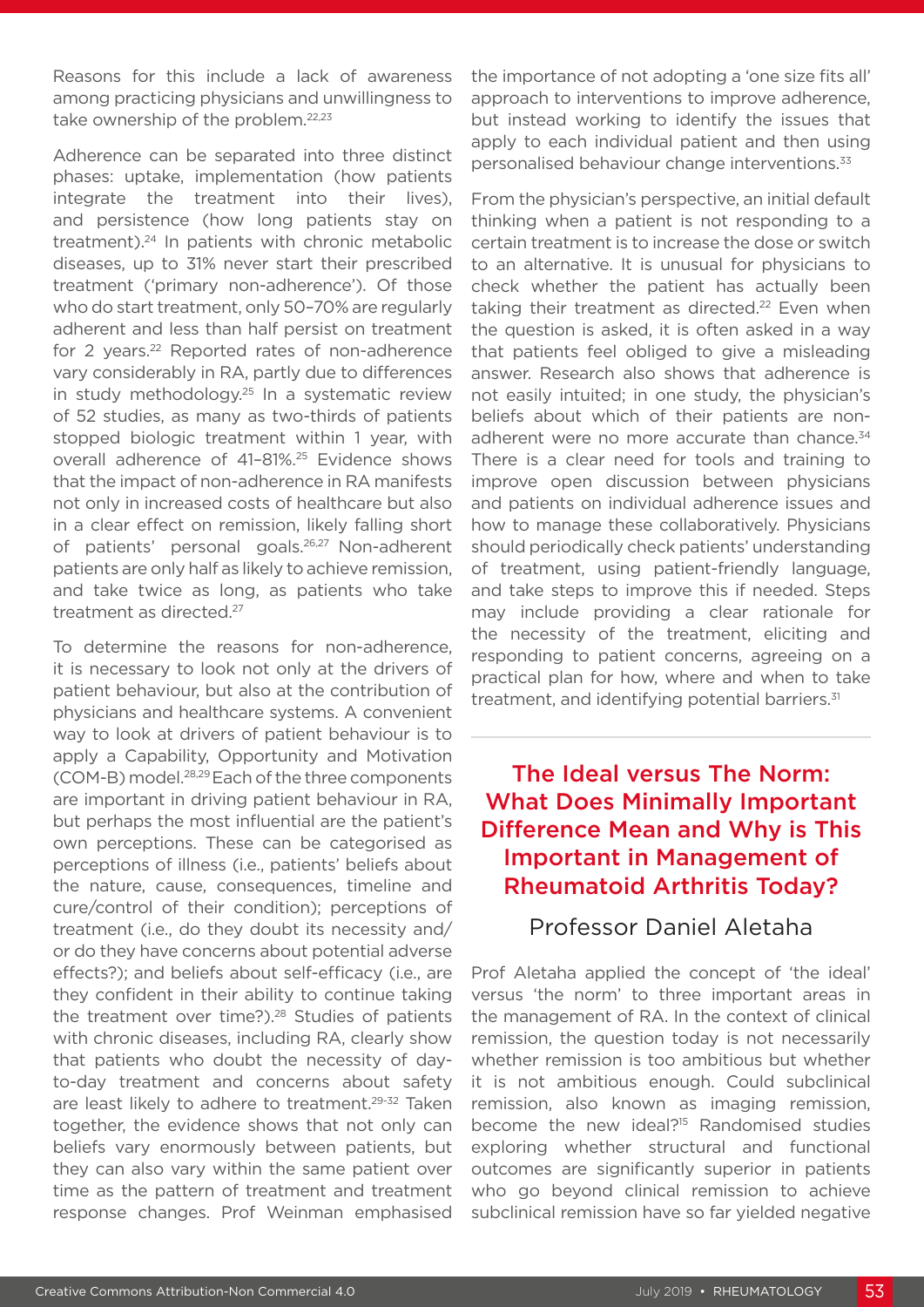results.35-37 In the ARCTIC study, ultrasound tight control (defined as clinical remission and no ultrasound power Doppler signal) was not significantly superior to conventional tight control for the composite primary endpoint of disease activity score (DAS) <1.6, no swollen joints and non-progression of radiographic joint damage at 16 and 24 months.<sup>35</sup> Similarly, the TaSER trial in newly diagnosed patients with RA or undifferentiated arthritis randomised to clinical remission or imaging remission (defined as total power Doppler joint count ≤1) found no significant difference between the two groups for any clinical outcome.<sup>36</sup>

In the third study, IMAGINE-RA, imaging remission (defined as no evidence of bone marrow oedema on magnetic resonance imaging [MRI]) also failed to demonstrate superiority over conventional tight control on the primary endpoints of remission and radiographic non-progression. However, statistically significant differences were reported for four of the secondary outcomes (American College of Rheumatology-European League Against Rheumatism [ACR-EULAR] Boolean remission, swollen joint count, patient global visual analogue scale assessment, and change in Health Assessment Questionnaire [HAQ] score) after 2 years of treatment.<sup>37</sup> Overall, while acknowledging that treating to an imaging remission target may be of benefit in some patients, the current evidence does not support the use of more intensive monitoring and therapy in addition to conventional tight control. On a practical level, repeat MRI scans may not be feasible in clinical practice.

Prof Aletaha also explored 'the ideal' versus 'the norm' in terms of how we measure remission. Clinical studies commonly measure remission using DAS in 28 joints (DAS28) based on C-reactive protein (CRP) or erythrocyte sedimentation rate (ESR), but neither outcome is recommended by ACR-EULAR due to lack of specificity.<sup>38</sup> Even with adjusted cutpoints, around half of patients in remission according to DAS28-ESR (≤2.2) and around 30% of patients in remission according to DAS28-CRP (≤1.9) had at least one swollen joint, compared with only 10% of patients when remission was based on the ACR-EULAR recommended Clinical Disease Activity Index (CDAI).39 The problem with DAS28 remission is not the cutpoints but the strong weighting given to the acute phase response. This is clearly shown

when comparing DAS28 remission responses with cytokine-based versus non-cytokine-based biologics. In the ATTAIN and REFLEX trials of the non-cytokine-based biologics abatacept and rituximab, respectively, DAS28 remission rates were similar to AC70 response rates, whereas in the RADIATE trial of the IL-6 receptor inhibitor tocilizumab, more patients achieved DAS28 remission than achieved an ACR50 response.40-42 Thus, DAS28 remission rates depend not only on efficacy but also on type of intervention.

The Boolean criteria recommended by ACR-EULAR are not infallible either. An estimated 61% of patients who are 'near-misses' for clinical remission (that is, patients who fulfil only three of the four ACR-EULAR Boolean criteria) fail to reach remission because of high patient global assessment (PtGA) scores. Pain is highly predictive of near-misses related to PtGA, and this is true regardless of whether the pain is related to inflammation or not.<sup>43</sup> Given that there is a clear link between non-inflammatory pain and depression – the leading comorbidity in patients with RA<sup>44</sup> - it is useful to first assess the impact of pain and depression before deciding on a treatment change in patients repeatedly failing objective-established remission criteria.

Finally, Prof Aletaha discussed the concept of the MCID in RA. MCID is typically defined as the smallest difference in a domain score of interest that patients perceive to be beneficial (in the absence of troublesome side effects and excessive cost) that would mandate a change in management.45,46 It is important to understand that the patient is the anchor of this definition, not least because it necessarily applies that MCID is dependent on baseline disease activity. This dependence has been demonstrated clearly by registry analyses. For example, data from a Norwegian registry identified the MCID cutpoints for improvement of CDAI as 1.8 for low disease activity, 7.3 for medium disease activity, and 17.8 for high disease activity.<sup>47</sup> By comparison, an analysis of the Canadian Early Arthritis Cohort identified the same MCID cutpoints as 1, 6, and 12, respectively.48

The MCID is valuable in the context of clinical trials as it offers a useful way to track disease activity from the perspective of the patients, for example when switching to a new biologic. New data from the open-label extension of the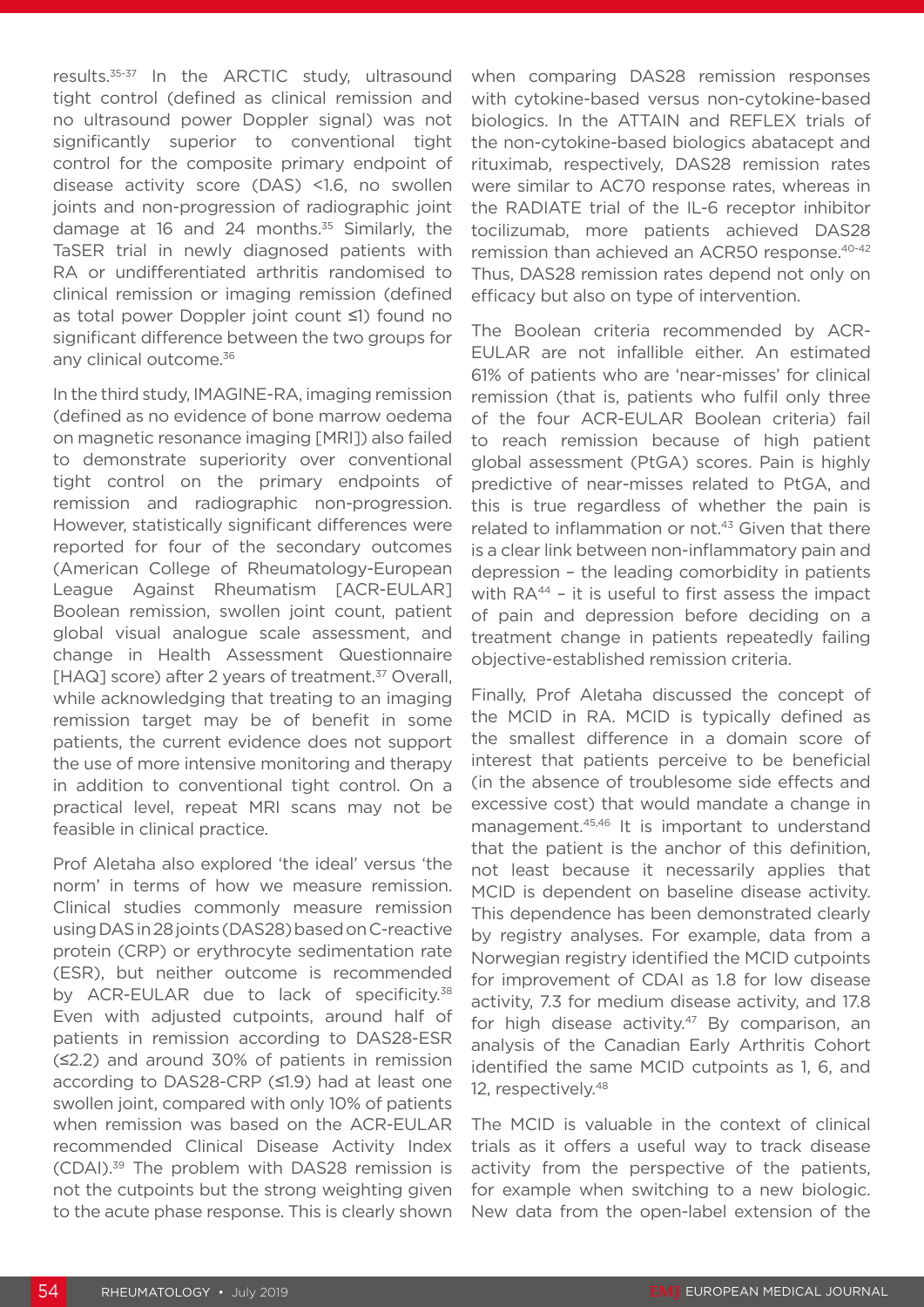MONARCH trial show that patients switched from adalimumab to sarilumab experienced clinically meaningful improvements in DAS28-CRP, CDAI, and HAQ-DI that generally increased over time (Figure 2).49 Rheumatologists know from experience that the 3-month timepoint is important; the question is how much change at 3 months do physicians ideally want to see to reassure them about continuing the same therapy or regimen rather than switch to another. A pooled analysis of patient-level data from clinical trials found that achieving a minor response (e.g., ACR20 or a 50% improvement in Simplified Disease Activity Index [SDAI 50%]) at 3 months is associated with very low negative likelihood ratios for achieving SDAI low disease activity or remission at 6 months.<sup>50</sup> On the other hand, rheumatologists can be confident in continuing the same therapy if the patient has a

major response (e.g., ACR70, SDAI 85%, or EULAR good response) at 3 months.

# Changes in Daily Rheumatoid Arthritis Practice: Dealing with Loss versus Gain in Switching versus Cycling

#### Professor Andrea Rubbert-Roth

TNFi remain the most commonly used biologics in the management of patients with RA, supported by extensive experience and a wealth of data on long-term safety, cardiovascular benefits, and broad efficacy for spondyloarthropathies and other inflammatory joint diseases.



#### Figure 2: Minimally important difference in switching group from start of open-label extension of the MONARCH study.

BL: baseline; CDAI: Clinical Disease Activity Index; CRP: C-reactive protein; DAS: Disease Activity Score; HAQ-DI: Health Assessment Questionnaire – Disability Index; ITT: intent-to-treat; MID: minimally important difference; OLE: open-label extension.

Reproduced with permission from Burmester et al.49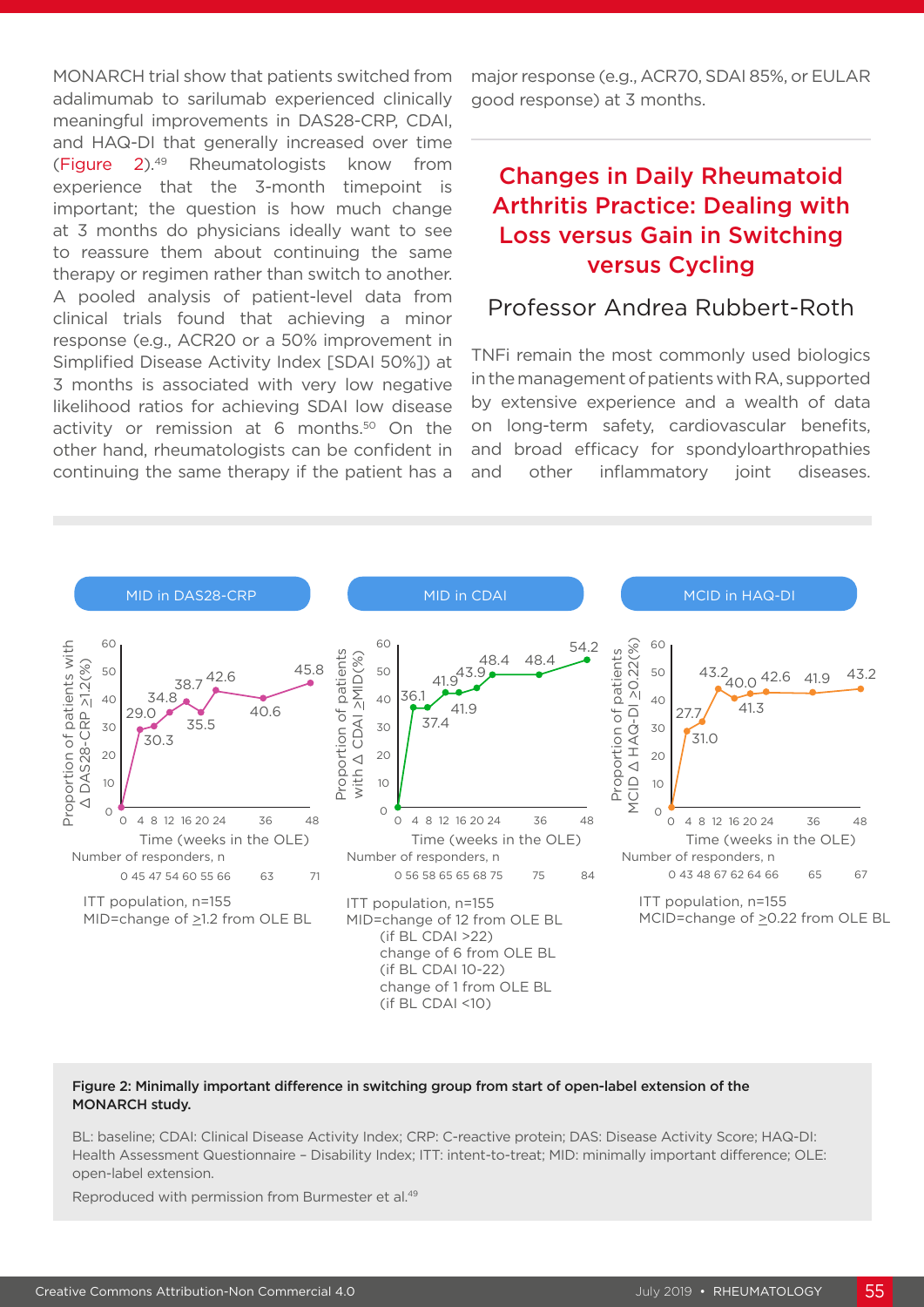Following the failure of a TNFi, EULAR recommends that patients be switched to an alternative drug class with a different mode of action (MOA) or cycled between drugs within the same class to try to mitigate against loss of efficacy.<sup>51</sup> In the absence of biomarkers to truly personalise treatment, rheumatologists are faced with the challenging task of selecting an appropriate strategy that considers all of the clinical factors as well as the patient factors. From the patient perspective, drug selection may be driven by comorbidities and/or need for monotherapy, as well as the patient's beliefs and overall goals. The availability of multiple TNFi and, recently, TNFi biosimilars may also influence prescribing habits.

Cycling to a second TNFi can be efficacious, as demonstrated in the EXXELERATE trial in which primary non-responders to certolizumab pegol were switched to adalimumab, and vice versa, with no washout period.<sup>52</sup> Although the trial was negative, in that it failed to demonstrate superiority of certolizumab pegol to adalimumab, it had important implications for TNFi cycling in clinical practice. It is expected that around 30% of patients receiving their first TNFi will fail to achieve an ACR20 response.<sup>53</sup> In EXXELERATE, a further drop-off in patients responding to treatment was demonstrated in patients who cycled to a second TNFi, with ACR20 response rates of 40-44%.<sup>52</sup>

There is now a wealth of data suggesting that switching to a different MOA may improve clinical outcomes and PRO. EULAR currently recommends switching drug class in patients who experience failure of two successive TNFi.<sup>51</sup> but should clinicians be switching sooner? The Rotation or Change trial was designed to answer this question in a head-to-head study in patients randomised to cycling to another TNFi or switching to a non-TNFi biologic. The primary endpoint of EULAR good or moderate response at Week 24 was met by 69% of patients who switched and 52% of patients who cycled (p=0.004). At Week 52, switching was statistically significantly more effective than cycling across all secondary efficacy endpoints (EULAR good or moderate response, DAS28-ESR remission, and DAS28-ESR low disease activity).<sup>54</sup>

The benefits of switching rather than cycling are supported by results from placebo-controlled trials of non-TNFi biologics, conducted in patients who had an inadequate response or were intolerant to prior TNFi (TNF-IR). In the RA-BEACON study, the JAK1/2 inhibitor baricitinib provided rapid and sustained clinical benefit in TNF-IR patients, with an ACR20 response rate of 46% at Week 24.55 In comparison, TNF-IR patients treated with the IL-6 inhibitor sarilumab in the TARGET study had an ACR20 response rate of 61% at 24 weeks.56 Switching to an alternative MOA is also supported by registry data<sup>57,58</sup> and long-term drug retention rates.<sup>54,59</sup> For example, in the Canadian Rhumadata registry, switching to tocilizumab had a 4-year retention rate of 44.3% compared with rates of 27.2–37.1% when cycling through TNFi.59

Returning to her earlier point about biomarkers, Prof Rubbert-Roth introduced new data from the MONARCH study indicating that IL-6 may be a potential biomarker for guiding clinical decisionmaking in patients with RA. High baseline levels of IL-6 were associated with greater improvements in PRO for sarilumab versus adalimumab.<sup>60</sup> Taken together with previously reported evidence of a predictive relationship between baseline levels of IL-6 and greater response to sarilumab,<sup>61</sup> these results suggest an emerging patient profile for responders to treatment. In addition, a post-hoc analysis of data from TARGET and MONARCH shows a more pronounced reduction in glycosylated haemoglobin (HbA1c) with sarilumab versus placebo or adalimumab (Figure 3), irrespective of diabetic status. Notably, HbA1c reductions were greatest with sarilumab monotherapy in patients with high baseline levels of IL-6.62 Patients on biologic monotherapy are an important group to consider as methotrexate is frequently stopped because of side effects. <sup>63</sup> Clinical trial evidence favours the use of an IL-6 receptor or JAK inhibitor in these patients.<sup>64,65</sup>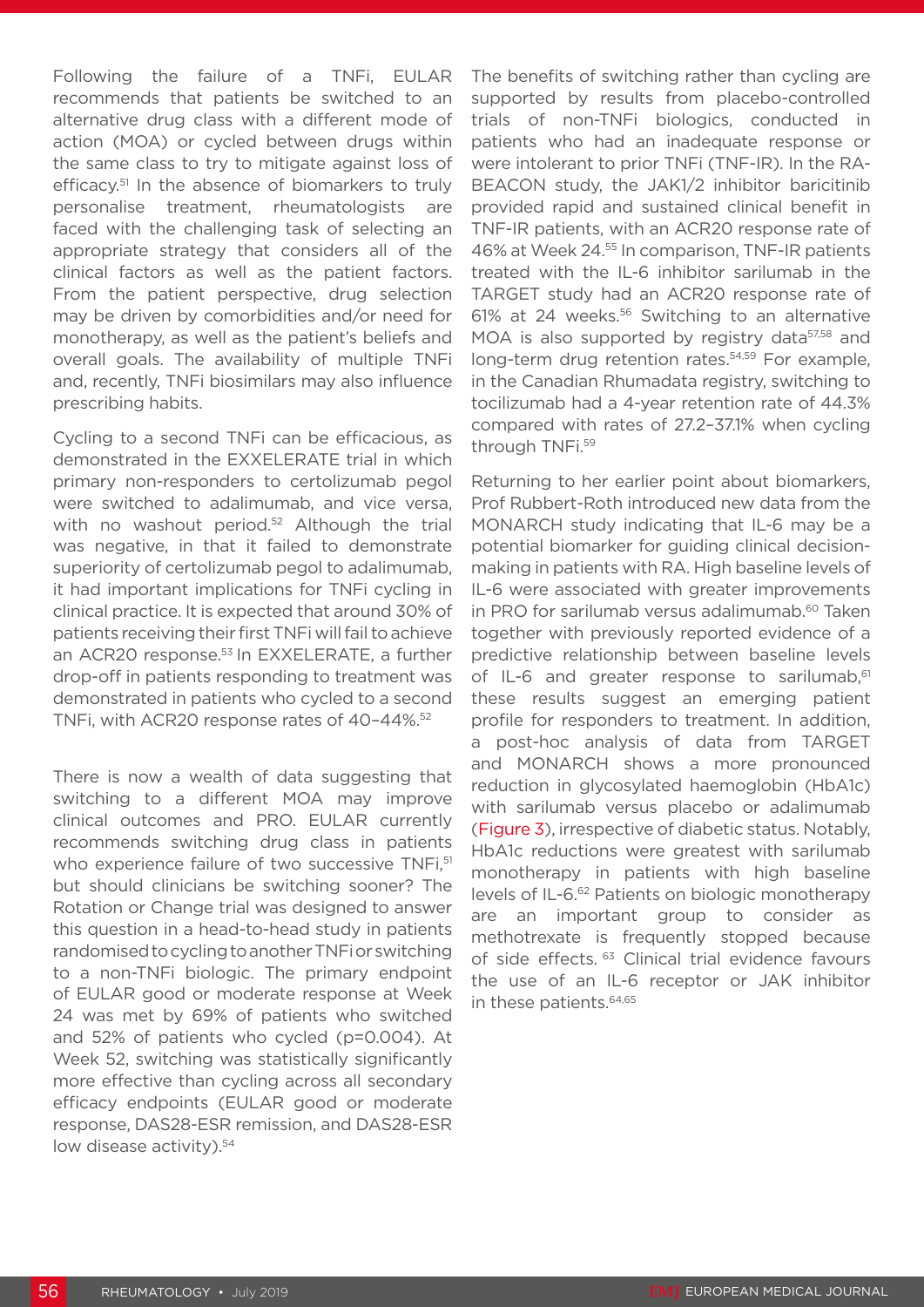

Figure 3: Change from baseline in HbA1c in patients treated with sarilumab versus placebo in the TARGET study and sarilumab versus adalimumab in the MONARCH study.

HbA1c was systematically collected at baseline and Weeks 12 and 24. ADA diagnostic criteria: fasting glucose ≥7 mmol/L or baseline HbA1c ≥6.5%

ADA: American Diabetes Association; csDMARD: conventional synthetic disease-modifying antirheumatic drug; HbA1c: glycated haemoglobin.

Reproduced with permission from Genovese M et al.<sup>62</sup>

### Holistic Care of Patients with Rheumatoid Arthritis

### Professor John Weinman on behalf of Professor Leonard Calabrese

Prof Weinman argued that empathy should be taken seriously as a core skill that has real value in disease management. Research shows that physicians often miss opportunities to respond empathetically to their patients, leaving them unsatisfied.66 Qualitative research has shown that patients with RA who feel that no one is listening to them often come away from consultations

feeling negatively, not only about their care but also about their ability to self-manage their condition.67

The concept of empathy in the context of patient care can be broken down into three core components: developing an understanding of the patient's experiences, concerns, and perspective; having the capacity to communicate this understanding; and showing an intention to help.68 Recommendations for physicians include being mindful of eye contact, facial expression, posture, affect and tone of voice when speaking to patients, making sure to hear the whole-person perspective, and responding in a way that lets them know they have been heard.<sup>69</sup>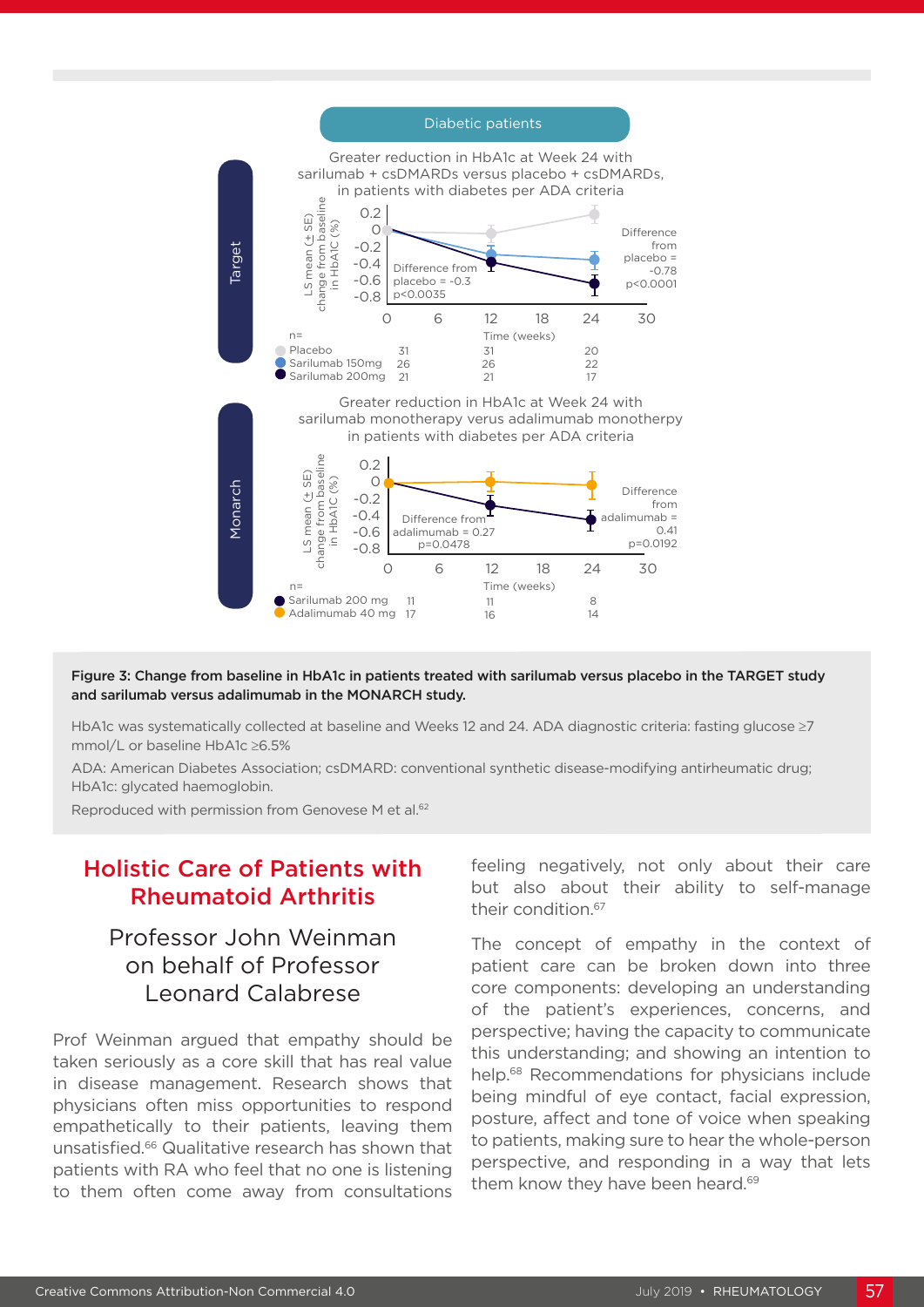Interventions to increase empathic communication have been successful.<sup>66</sup> Research shows that physicians who incorporate core empathy skills in routine practice feel more personal growth and greater job satisfaction as a result, and are less likely to burn out.68,70 Patients also benefit, not only in terms of reduced anxiety and greater satisfaction with care – a crucial component of adherence – but also in better clinical outcomes.71-73 In addition, evidence suggests that the perception of empathic communication as imposing an extra time burden on physicians is false. One study found that use of one empathic statement during outpatient visits can save 1.5–2 minutes per consultation, depending on the medical or surgical nature of the visit.<sup>74</sup>

Further research into empathy in the context of rheumatology is needed to determine the clinical correlates of empathy and the role of empathetic communication in the management of RA. Ideally, the need for empathy skills should be addressed early on during rheumatology training.

#### **Conclusions**

#### Professor Andrea Rubbert-Roth

Despite advances in the treatment of RA only 30– 40% of patients achieve remission and for many patients their disease remains uncontrolled.3 The impact of non-adherence on disease control and patients' personal goals is often underestimated. Non-adherent patients are only half as likely to achieve remission, and take twice as long, as patients who take treatment as directed.<sup>27</sup> Rheumatologists need to be aware of the causes and extent of non-adherence, and to make use of consultations to facilitate informed adherence.25,28 When considering the patient experience, it is important to note that the MCID is, by definition, the patient perception of improvement and depends on baseline level of disease activity.<sup>45,46</sup> The MCID is therefore a useful way to track disease activity from the patient perspective, for example when switching to a new biologic. In patients with an inadequate response to first TNFi – who may have non-TNF-driven or TNFiresistant disease – switching to a different MOA may improve outcomes.<sup>53,54</sup> A lack of biomarkers leaves rheumatologists with the challenging task of personalising treatment based on a broad range of factors. Patient characteristics (e.g., comorbidities) may guide physicians' preference for non-TNF-targeted drugs.<sup>60,62</sup> Emerging data suggest that baseline IL-6 levels may have utility as a biomarker for treatment response.<sup>60-62</sup> Clinical trial evidence favours the use of an IL-6 receptor or JAK inhibitor in patients on biologic monotherapy.64,65 In conclusion, by thinking critically about current beliefs and practices in management of RA and collaborating with patients in an empathetic way to identify and address suboptimal disease control, it is possible to do more to positively impact patient care.

#### References

- 1. Smolen JS, Aletaha D. Rheumatoid arthritis therapy reappraisal: Strategies, opportunities and challenges. Nat Rev Rheumatol. 2015;11(5):276-89.
- 2. Ajeganova S, Huizinga T. Sustained remission in rheumatoid arthritis: Latest evidence and clinical considerations. Ther Adv Musculoskelet Dis 2017;9(10):249-62.
- 3. Monti S et al. Rheumatoid arthritis treatment: The earlier the better to prevent joint damage. RMD Open. 2015;1(Suppl 1):e000057.
- 4. McInnes I et al. Cytokines in rheumatoid arthritis - shaping the immunological landscape. Nat Rev Rheumatol.2016;12(1):63-8.
- 5. Khan NA et al. Determinants

of discordance in patients' and physicians' rating of rheumatoid arthritis disease activity. Arthritis Care Res. 2012;64(2):206-14.

- 6. Fautrel B et al. Call for action: How to improve use of patient-reported outcomes to guide clinical decision making in rheumatoid arthritis. Rheumatol Int. 2018;38(6):935-47.
- 7. Wen H et al. Comparison of expectations of physicians and patients with rheumatoid arthritis for rheumatology clinic visits: A pilot, multicenter, international study. J Rheum Dis. 2012;15(4):380-9.
- 8. Strand V, Singh JA. Newer biological agents in rheumatoid arthritis: Impact on health-related quality of life and productivity. Drugs. 2010;70(2):121– 45.
- 9. Gossec L et al. Elaboration of the preliminary Rheumatoid Arthritis Impact of Disease (RAID) score: A EULAR initiative. Ann Rheum Dis. 2009;68(11):1680-5.
- 10. Van Tuyl LH et al. The patient perspective on absence of disease activity in rheumatoid arthritis: A survey to identify key domains of patient-perceived remission. Ann Rheum Dis. 2017;76:855-61.
- 11. Gossec L. Patient-reported outcomes in rheumatoid arthritis: Why are they important and how should they be assessed? Turk J Rheumatol. 2010;25(3):99-104.
- 12. Taylor PC et al. A structured literature review of the burden of illness and unmet needs in patients with rheumatoid arthritis: A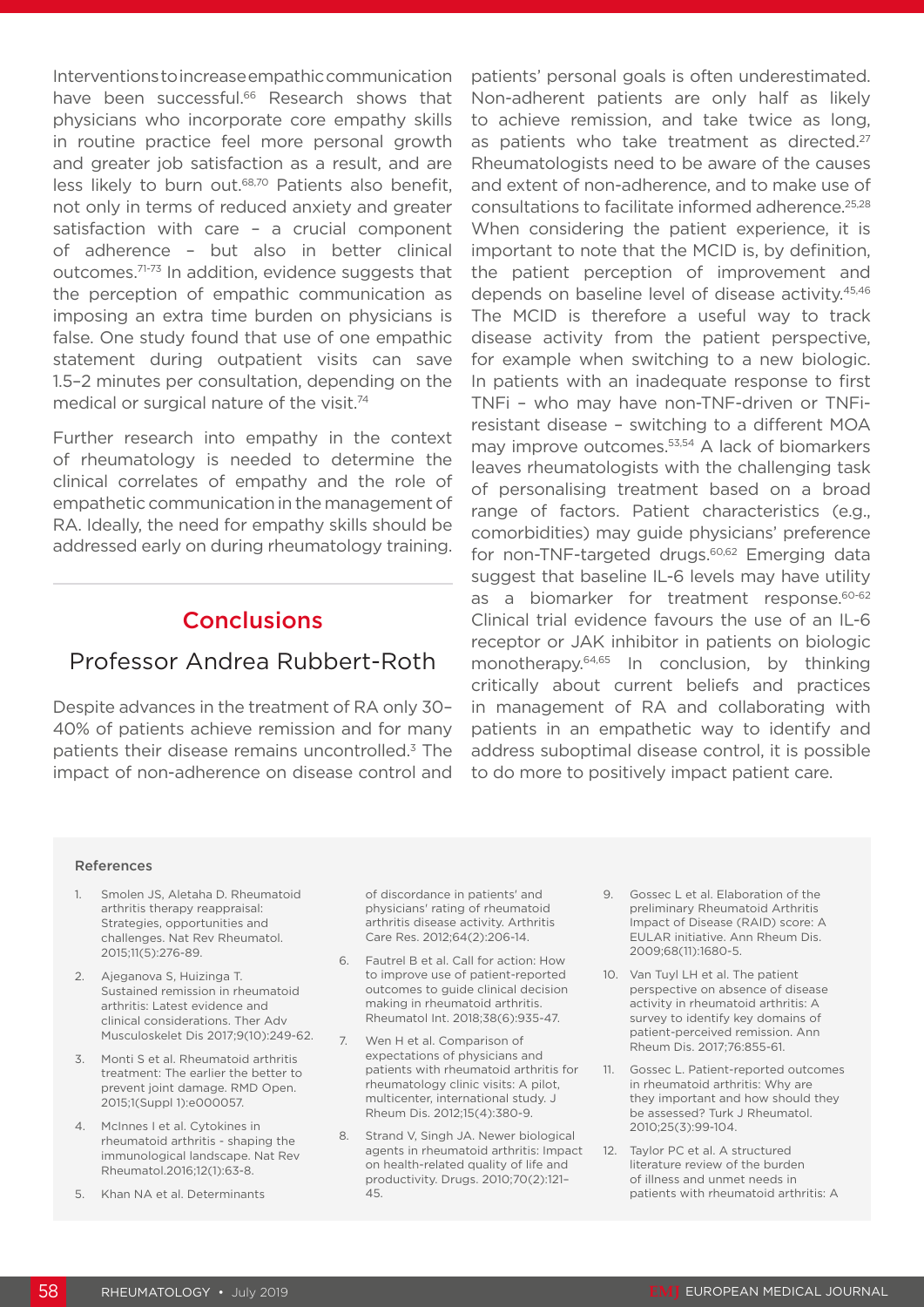current perspective. Rheumatol Int. 2016;36(5):685-95.

- 13. Studenic P et al. Discrepancies between patients and physicians in their perceptions of rheumatoid arthritis disease activity. Arthritis Rheum. 2012;64(9):2814-23.
- 14. Hulen E et al. Patient goals in rheumatoid arthritis care: A systematic review and qualitative synthesis. Musculoskeletal Care. 2017;15(4):295-303.
- 15. Smolen JS et al. Treating rheumatoid arthritis to target: 2014 update of the recommendations of an international task force. Ann Rheum Dis. 2016;75(1):3-15.
- 16. Wailoo A et al. The clinical effectiveness and cost-effectiveness of treat-to-target strategies in rheumatoid arthritis: A systematic review and cost-effectiveness analysis. Health Technol Assess. 2017;21(71):1-258.
- 17. Ferreira RJO et al. Drivers of patient global assessment in patients with rheumatoid arthritis who are close to remission: An analysis of 1588 patients. Rheumatology (Oxford). 2017;56(9):1573-8.
- 18. Boone NW et al. Cotreatment with methotrexate in routine care patients with rheumatoid arthritis receiving biological treatment yields better outcomes over time. RMD Open. 2019;5:e000836.
- 19. Ferreira RJO et al. Dual target strategy: A proposal to mitigate the risk of overtreatment and enhance patient satisfaction in rheumatoid arthritis. Ann Rheum Dis. 2018. [Epub ahead of print]
- 20. van Tuyl LH et al. The patient perspective on remission in rheumatoid arthritis: 'You've got limits, but you're back to being you again'. Ann Rheum Dis 2015;74(6):1004-10.
- 21. Palominos PE et al. Fears and beliefs of people living with rheumatoid arthritis: A systematic literature review. Adv Rheumatol. 2018;58:1.
- 22. Khan R, Socha-Dietrich K. Investing in medication adherence improves health outcomes and health system efficiency (2015), Paris: OECD Publishing, pp. 1-39.
- 23. Kleinsinger F. The unmet challenge of medication nonadherence. Perm J. 2018;22:18-33.
- 24. Vrijens B et al. A new taxonomy for describing and defining adherence to medications. Br J Clin Pharmacol. 2012;73(5):691-705.
- 25. Blum MA et al. Measurement and rates of persistence with and adherence to biologics for rheumatoid arthritis: A systematic review. Clin Ther. 2011;33(7):901-13.
- 26. Tang B et al. Treatment persistence

with adalimumab, etanercept, or infliximab in combination with methotrexate and the effects on health care costs in patients with rheumatoid arthritis. Clin Ther. 2008;30(7):1375-84.

- 27. Pascual-Ramos V et al. Medication persistence over 2 years of followup in a cohort of early rheumatoid arthritis patients: Associated factors and relationship with disease activity and with disability. Arthritis Res Ther. 2009;11(1):R26.
- 28. Jackson C et al. Applying COM-B to medication adherence: A suggested framework for research and interventions. Euro Health Psychol. 2014:16:7-17.
- 29. Vangeli E et al. A systematic review of factors associated with nonadherence to treatment for immunemediated inflammatory diseases. Adv Ther. 2015;32(11):983-1028.
- 30. Horne R, Weinman J. Patients' beliefs about prescribed medicines and their role in adherence to treatment in chronic physical illness. Psychosom Res. 1999;47(6):555-67.
- 31. Horne R et al. Understanding patients' adherence-related beliefs about medicines prescribed for long-term conditions: A meta-analytic review of the Necessity-Concerns Framework. PLoS One. 2013;8(12):e80633.
- 32. Brandstetter S et al. Differences in medication adherence are associated with beliefs about medicines in asthma and COPD. Clin Transl Allergy.  $2017.7.79$
- 33. Alleman SS et al. Matching adherence interventions to patient determinants using the theoretical domains framework. Front Pharmacol. 2016;7:429.
- 34. Meddings J et al. Physician assessments of medication adherence and decisions to intensify medications for patients with uncontrolled blood pressure: Still no better than a coin toss. BMC Health Serv Res. 2012;12:270.
- 35. Haavardsholm EA et al. Ultrasound in management of rheumatoid arthritis: ARCTIC randomised controlled strategy trial. BMJ. 2016;354:i4205.
- 36. Dale J et al. Targeting ultrasound remission in early rheumatoid arthritis: The results of the TaSER study, a randomised clinical trial. Ann Rheum Dis. 2016;75:1043-50.
- 37. Møller-Bisgaard S et al. The value of adding MRI to a clinical treat-totarget strategy in rheumatoid arthritis patients in clinical remission: Clinical and radiographic outcomes from the IMAGINE-RA randomised controlled trial. Ann Rheum Dis. 2018;77(Suppl 2):58-9.
- 38. van der Heijde D et al. Comparison of different definitions to classify remission and sustained remission: 1

year TEMPO results. Ann Rheum Dis. 2005;64:1582-7.

- 39. Schoels M et al. Evaluation of newly proposed remission cut-points for disease activity score in 28 joints (DAS28) in rheumatoid arthritis patients upon IL-6 pathway inhibition. Arthritis Res Ther. 2017;19(1):155.
- 40. Emery P et al. IL-6 receptor inhibition with tocilizumab improves treatment outcomes in patients with rheumatoid arthritis refractory to anti-tumour necrosis factor biologicals: Results from a 24-week multicentre randomised placebo-controlled trial. Ann Rheum Dis. 2008;67(11):1516-23.
- 41. Genovese MC et al. Abatacept for rheumatoid arthritis refractory to tumor necrosis factor alpha inhibition. N Engl J Med. 2005;353(11):1114-23.
- 42. Cohen SB et al. Rituximab for rheumatoid arthritis refractory to anti-tumor necrosis factor therapy: Results of a multicenter, randomized, double-blind, placebo-controlled, phase III trial evaluating primary efficacy and safety at twentyfour weeks. Arthritis Rheum. 2006;54(9):2793-806.
- 43. Studenic P et al. Near misses of ACR/ EULAR criteria for remission: Effects of patient global assessment in Boolean and index-based definitions. Ann Rheum Dis. 2012;71(10):1702-5.
- 44. Dougados M et al. Prevalence of comorbidities in rheumatoid arthritis and evaluation of their monitoring: Results of an international, crosssectional study (COMORA). Ann Rheum Dis. 2014;73(1):62-8.
- 45. Jaeschke R et al. Measurement of health status. Ascertaining the minimal clinically important difference. Control Clin Trials. 1989;10(4):407-15.
- 46. Brealey S. Measuring patient health status in rheumatoid arthritis -- What is a minimal clinically important difference? J Rheumatol. 2004;31(6):1026-8.
- 47. Aletaha D et al. Perception of improvement in patients with rheumatoid arthritis varies with disease activity levels at baseline. Arthritis Rheum. 2009;61(3):313-20.
- 48. Curtis JR et al. Determining the minimally important difference in the clinical disease activity index for improvement and worsening in early rheumatoid arthritis patients. Arthritis Care Res (Hoboken). 2015;67(10):1345-53.
- 49. Burmester G et al. Patients switched to sarilumab from adalimumab achieve clinically important improvements in RA disease activity: results from MONARCH trial openlabel extension. Presented at EULAR 2019. Abstract SAT0137. Ann Rheum Dis. 2019;78(Suppl 2):1138-9.
- 50. Aletaha D et al. Optimisation of